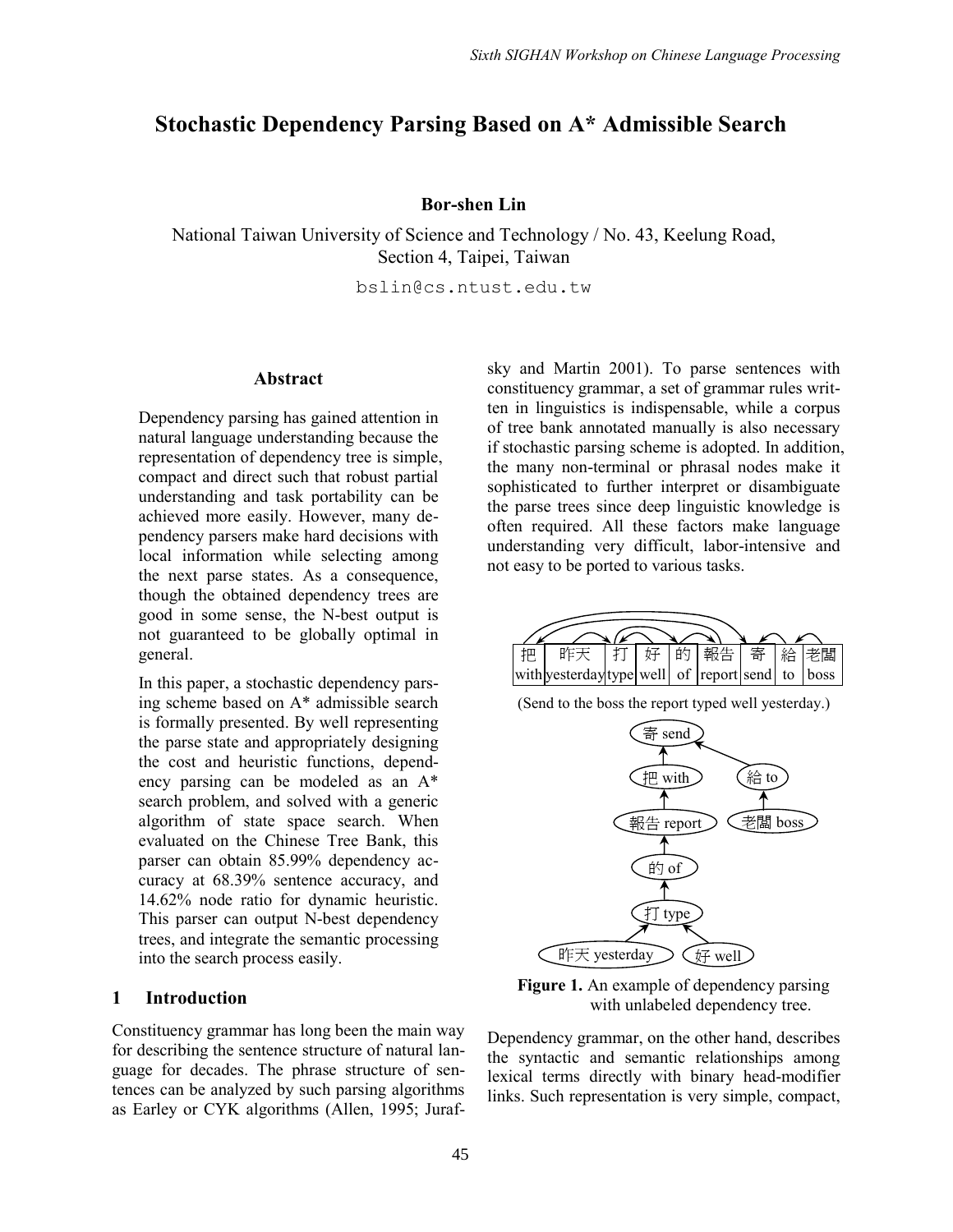direct, and therefore helpful for simplifying the process of language understanding and increasing task portability. Figure 1 shows an example of dependency parsing for the Chinese sentence "把昨 天打好的報告寄給老闆"(meaning "send to the boss the report typed well yesterday"). According to the binary head-modifier links, it is pretty easy to transform the dependency tree into the predicate "send(to:boss,object:report(typed(yesterday,well))) "for further interpretation or interaction, since the semantic gap between them is slight and the mappings are thus quite direct. Furthermore, robust partial understanding can be achieved easily when full parse is not obtainable, and measured precisely by simply counting the correct attachments on the dependency tree (Ohno et al., 2004). All these will not be so simple provided that conventional constituency grammar is used.

In the dependency parsing paradigm, several deterministic, stochastic or machine-learning-based parsing algorithms have been proposed (Eisner, 1996; Covington 2001; Kudo and Matsumoto, 2002; Yamada and Matsumoto, 2003; Nivre 2003; Nivre and Scholz, 2004; Chen et al., 2005). Many of them make hard decisions with local information while selecting among next parse states. As a consequence, though the obtained dependency trees are good in some sense, the N-best output is not guaranteed to be globally optimal in general (Klein and Manning, 2003).

On the other hand, A\* search that guarantees optimality has been applied to many areas including AI. Klein and Manning (2003) proposed to use A\* search in PCFG parsing. Dienes et al. depicted primarily the idea of applying A\* search to dependency parsing, but there is not yet formal evaluation results and discussions based on the literatures we have (Dienes et al., 2003).

In this paper, a stochastic dependency parsing scheme based on A\* admissible search is formally presented. By well representing the parse state and appropriately designing the cost and heuristic functions, dependency parsing can be modeled as an A\* search problem, and solved with a generic algorithm of state space search. This parser has been tested on the Chinese Tree Bank (Chen et al., 1999), and 85.99% dependency accuracy at 68.39% sentence accuracy can be obtained. Among three types of proposed admissible heuristics, dynamic heuristic can achieve the highest efficiency with node ratio 14.62%. This parser can output Nbest dependency trees, and integrate the semantic processing into the search process easily.

# **2 Fundamentals of A\* Search**

Search is an important issue in AI area, since the solutions of many problems could be automated if they could be modeled as search problems on state space (Russell and Norvig, 2003). A well known example is the traveling salesperson problem, as shown in the example of Figure 2. In this section basic constituents of A\* search will be depicted.

# **2.1 State Representation**

State representation is the first step for modeling the problem domain. It involves not only designing the data structure of search state but indicating the way a state can be uniquely identified. This is definitely not a trivial issue, and depends on the how the problem is defined. In Figure 2, for example, search state cannot be represented simply with the current city, because traveling salesperson problem requires every city has to be visited exactly once. The two nodes of city E on level 2 in Figure 2, with paths A-B-E and A-C-E respectively, are therefore regarded as different search states, and generate their successor states individually. The node E with the path A-C-E, for example, can generate successor B, but the one with the path A-B-E cannot due to reentry of city B. In other words, the search state here is the path, including all cities visited so far, instead of the current city. However, if the problem is changed as finding the shortest path from city A to city F, the two paths A-B-E and A-C-E can then be merged into a single node of city E with shorter path tracked. In such case, the search state will then be the current city instead of the path.



**Figure 2.** An example of state space search for traveling salesperson problem from initial city A.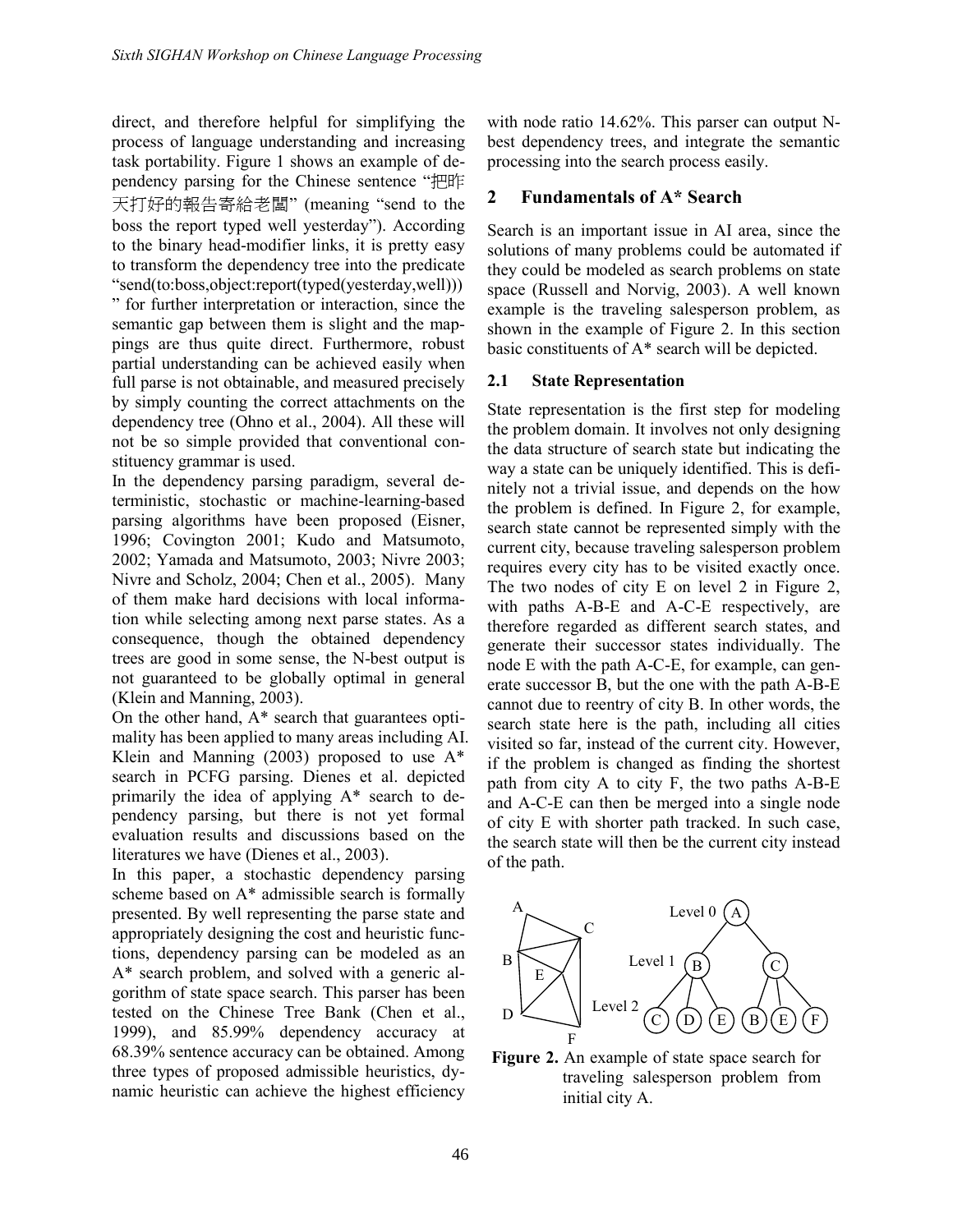In addition, for state representation three issues need to be further addressed.

- ‧ Initial state: what the initial state is.
- State transition: how successor states are generated from the current state.
- ‧ Goal state: to judge whether the goal state is achieved or not.

In the above example in Figure 2, the initial state is the path containing city A only. The state transition is to visit next cities from the current city under the constraint of no reentry. The goal states are any paths that depart from city A and pass every city exactly once.

# **2.2 State Space Search**

With the state well represented, two data structures are utilized to guide the search.

- ‧ An open list (a priority queue, denoted as *open* in Figure 3) used for tracking those states not yet spanned.
- ‧ A closed list (denoted as *closed* in Figure 3) used for tracking those states visited so far to avoid the reentry of the same states.

Then, a generic algorithm for state space search, with pseudo codes in object-oriented style shown in Figure 3, is performed to find the goal states. The initial state is first inserted into the queue, and an iterative search procedure (denoted as *search()* in Figure 3) is then called. For each iteration in the search procedure, the search state is popped from the queue and inspected one by one. If it is the goal state, the procedure terminates and returns the goal state. Otherwise the successors of the current state are generated, and inserted into the queue individually according to the priority provided not yet visited. The search procedure could be called multiple times if more than one goal states are desired.

Note that the algorithm in Figure 3 is generic enough to be adapted for various search strategies, including depth first search, breadth first search, best first search, algorithm A, algorithm A\* and so on, by simply providing different evaluation function  $f(n)$  of search state *n* for prioritizing the queue. For depth first search, for example, those states with the highest depth will have higher priority and be inserted at the front of the queue, while for breadth first search at the back.

*open.add(initial); goal = search(); search() { while(true) { state = open.pop(); if(state.isGoal()) return state; successors = state.getSuccessors(); for(successor in successors) { if(!closed.contains(successor)) { closed.add(successor); open.add(successor); } } } }*

**Figure 3.** Generic algorithm for state space search.

# **2.3 Optimality and Efficiency**

If the evaluation function  $f(n)$  satisfies

$$
f(n) = g(n) + h(n),
$$

where  $g(n)$  is the real cost from the initial state to the current state *n* and  $h(n)$  is the heuristic estimate of the cost from the current state *n* to the goal state, such type of algorithm is called algorithm A. If further, the constraint of admissibility for *h(n)* holds, i.e.,

$$
h(n) \leq h^*(n),
$$

where  $h^*(n)$  is the true minimum cost from current state *n* to the goal state, then optimality can be guaranteed, or equivalently, the goal state obtained first will give minimum cost. Such type of algorithm is called algorithm A\*. It can be proved that for algorithm  $A^*$ , the closer the heuristic  $h(n)$  is to the true minimum cost,  $h^*(n)$ , the higher the search efficiency is.

# **3 A\*-based Dependency Parser**

In this section, how dependency parsing is modeled as an A\* search problem will be depicted in detail.

# **3.1 Formulation**

First, let  $W = \{W_1, W_2, ..., W_n\}$  denote the word list (sentence) to be parsed, where *W<sup>i</sup>* denotes the *i*th word in the list. And, each word  $W_i$  is expressed in the form,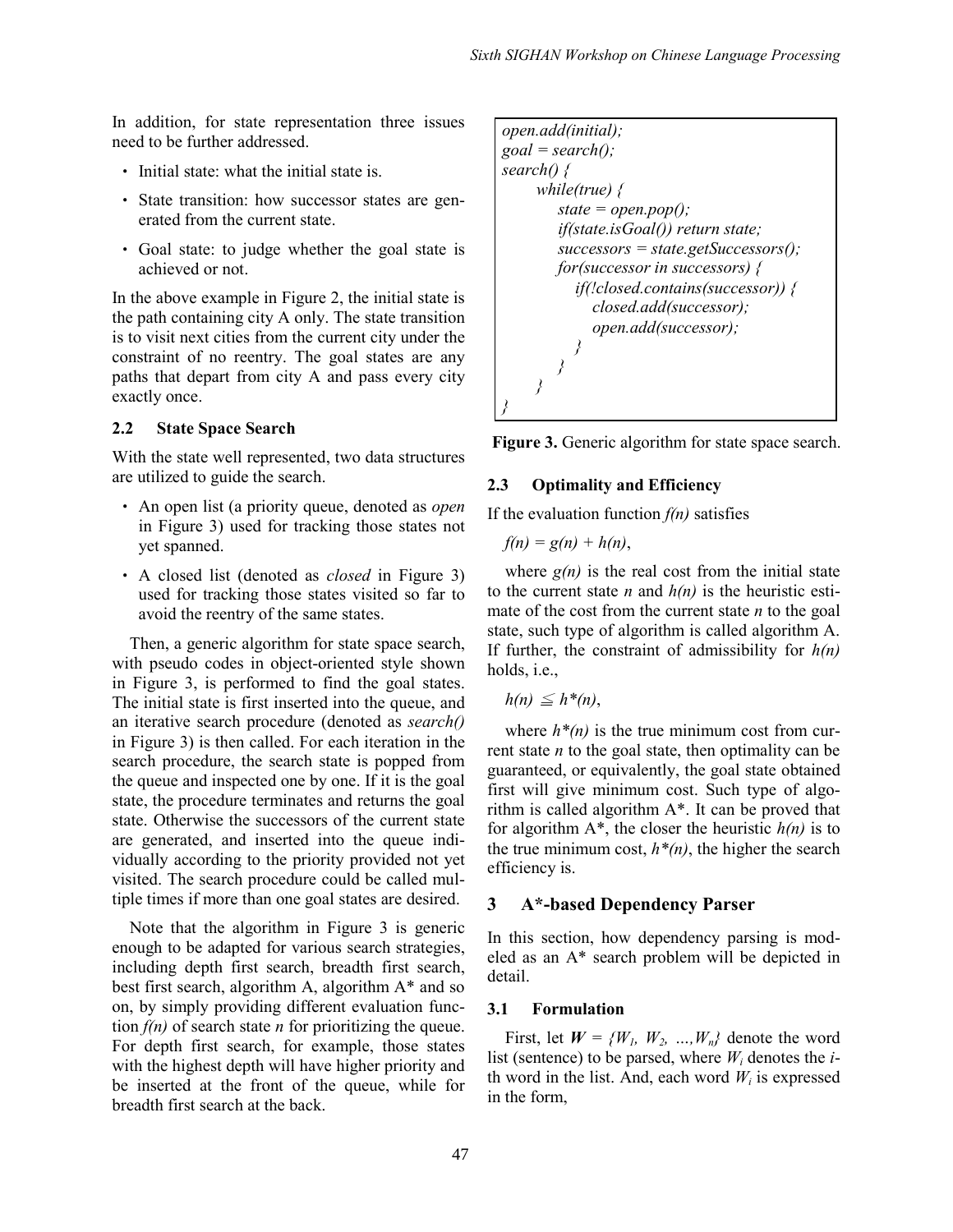$W = (w, t)$  *(1)* 

where *w* is the lexical term and *t* is the part-ofspeech tag. A dependency database can first be built by extracting the dependency links among words from a corpus of tree bank. Given the dependency database, a directed dependency graph *G* indicating valid links for the word list  $W$  can be constructed, as shown in the example of Figure 4. The direction of the link here indicates the direction of modification. Link  $W_3 \rightarrow W_2$  in Figure 4, for example, means  $W_3$  can modify (or be attached to)  $W_2$ . The dependency graph *G* will be used for directing the state transition during search.



**Figure 4.** Example dependency graph.

#### **3.2 Representation of Parse State**

Since the goal of dependency parsing is to find the dependency tree, the search state can therefore be represented as the dependency tree constructed so far (denoted as *T*). Besides, a set containing those words not yet attached to the dependency tree (denoted as *C*, meaning "to be consumed") can be generated dynamically by excluding those words on the dependency tree *T* from word list *W*. The three issues depicted in Section 2.1 are then addressed as follows.

- Initial state: the dependency tree **T** is empty and the set *C* contains all words in list *W*.
- ‧ State transition: a word is extracted from *C* and attached onto some node on the dependency tree  $T$ , and a successor state  $T'$  and  $C'$  is then generated. Whether an attachment is valid or not is determined according to the dependency graph *G*, under the constraints of uniqueness (any word has at most one head) and projectivity<sup>1</sup> (Covington 2001, Nivre 2003).

‧ Goal state: the set *C* is empty while all words in *W* are attached onto the dependency tree *T*.

With the parse state represented well, the generic algorithm for state space search depicted in Section 2.2 can then be performed to find the N-best dependency trees. A partial search space based on the dependency graph  $G$  in Figure 4 is displayed in Figure 5, in which *R* denotes the root node of dependency tree. As shown in Figure 5, for each search state (denoted by the ovals enclosed with double-lines), only a link in form of  $W_i \rightarrow R$  or  $W_j$  $\rightarrow$   $W_i$  is actually tracked Through tracing the search tree back from the current state, all links can be obtained, and the overall dependency tree *T* can be constructed accordingly. For the search state  $W_3$  $\rightarrow$  *W*<sub>2</sub> in Figure 5, for example, the links *W*<sub>1</sub> $\rightarrow$  *R*,  $W_2 \rightarrow W_1$  and  $W_3 \rightarrow W_2$  are obtained through back tracing, which can then construct the dependency tree,  $W_3 \rightarrow W_2 \rightarrow W_1 \rightarrow R$ , as can be seen on the left-hand side of Figure 5. This is similar to the case of traveling salesperson problem in Figure 2, in which only the current city is tracked for each state, but the path that identifies the search state uniquely can be obtained by back tracing.



**Figure 5.** A partial search space where some search states are associated with their dependency trees with dashed lines.

<sup>&</sup>lt;sup>1</sup> The projective constraint for new attachment is imposed by those attachments already on the dependency tree. Each attachment already on the tree forms a non-

crossing region between its head and modifier to constrain new attachments for those words located within that region.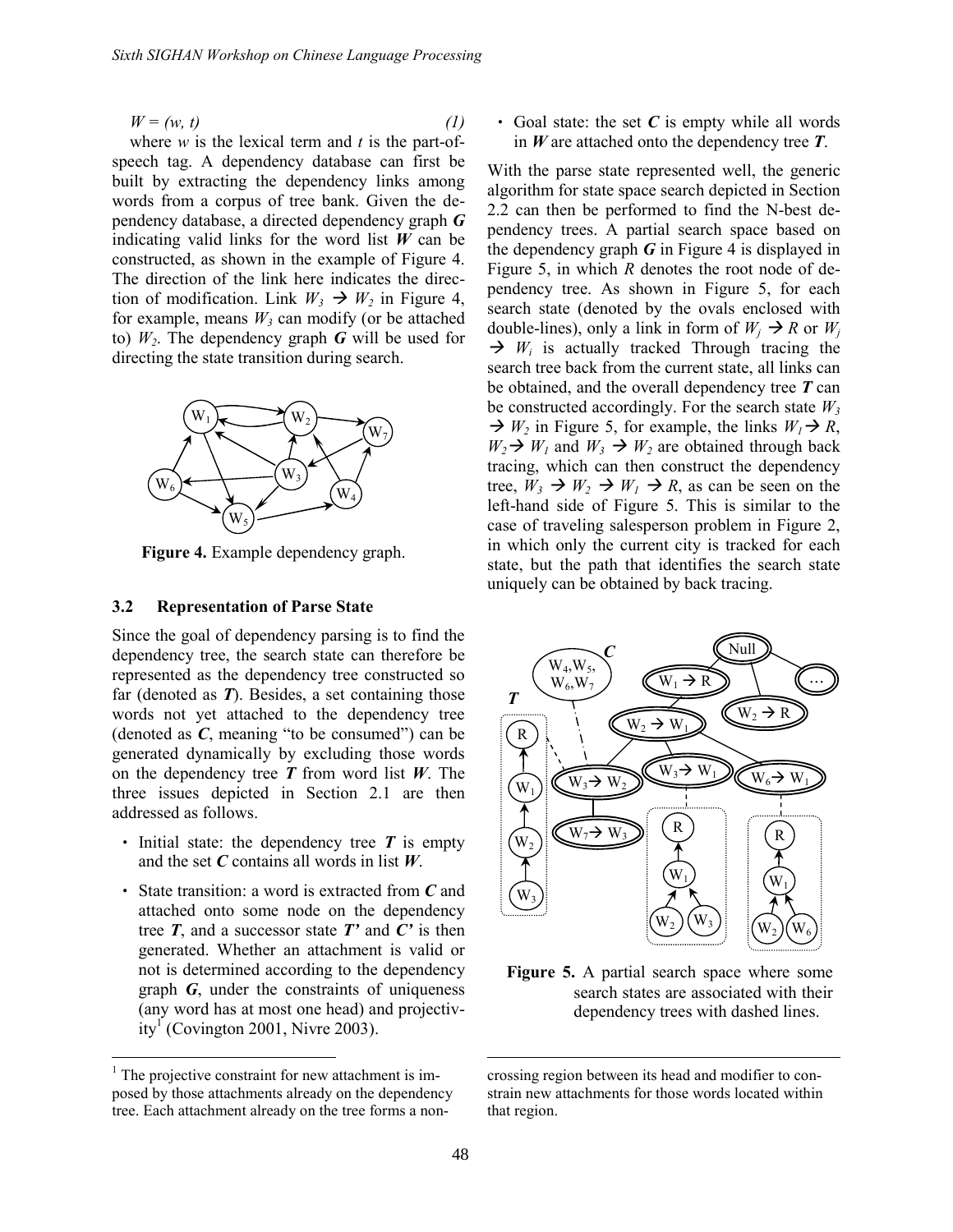#### **3.3 Cost Function**

For given word list *W*, the dependency tree *T* with the highest probability  $P(T)$  is desired, where

$$
P(T) = \{ \Pi P(W_l \rightarrow R) \} \cdot \{ \Pi P(W_j \rightarrow W_j) \} \tag{2}
$$

The first term corresponds to those attachments on the root node of dependency tree (i.e. headless words), while the second term corresponds to the other attachments. In A\* search, the optimal goal state obtained is guaranteed to give the minimal cost. So, if the cost function, *g(n)*, is defined as the minus logarithm of *P(T)*,

$$
g(n) \equiv -\log (P(T))
$$
  
=  $\Sigma$  ( $-\log(P(W_i \rightarrow R))) + \Sigma$  ( $-\log(P(W_j \rightarrow W_i)))$   
 $\equiv \Sigma$  step-cost (3)

then the A\* search algorithm that minimizes the cost *g(n)* will eventually maximizes the probability of the dependency tree,  $P(T)$ . Here the minus logarithms of the probabilities in Equation (3), *–*  $log(P(W_i \rightarrow R))$  and  $-log(P(W_i \rightarrow W_i))$ , can be regarded as the step cost for each attachment (or link) accumulated during search. Furthermore, since each word is expressed with a lexical term and a part-of-speech tag as shown in Equation (1), the probability for each link can be depicted as,

$$
P(W_l \rightarrow R) = P(W_l \mid R) = P(t_l \mid R) \cdot P(w_l \mid t_l) \tag{4}
$$

$$
P(W_j \rightarrow W_i) = P(W_j \mid W_i) = P(t_j | t_i) \cdot P(w_j | t_j) \quad (5)
$$

assuming the word list  $W$  is generated by the Baysian networks in Figure 6(a) and 6(b) respectively. Note that here the probability for a link  $P(W_i \rightarrow W_i)$  involves not only the lexical terms  $w_i$ and  $w_i$  but also the part-of-speech tags  $t_j$  and  $t_i$ , and is denoted as link bigram. Such formulation can be generalized to high order link n-grams. Figure 6(c), for example, displays the Baysian network for the link  $W_k \to W_j$  conditioned on  $W_j \to W_j$ , based on which the link trigram is defined as

$$
P(W_k \rightarrow W_j | W_j \rightarrow W_i) = P(W_k | W_i, W_j)
$$
  
=  $P(t_k | t_i, t_j) \cdot P(w_k | t_k).$  (6)

When comparing Figure 6(c) with Figure 6(d), the Baysian networks for link trigram  $P(W_k | W_i, W_j)$ and conventional linear trigram  $P(W_{i+2} | W_i, W_{i+1})$ respectively, it could be found that link n-gram is flexible for long-distance stochastic dependencies, though the two topologies look similar. Undoubtedly, the Baysian networks in Figure 6 appear too simple to model the real statistics precisely. In the link  $W_j \rightarrow W_i$ , for example,  $W_j$  might depend on not only its parent  $W_i$  but the children of  $W_i$  (Eisner, 1996). Also, the direction (*sgn(i-j)*) and the distance ( $|i-j|$ ) of modification between  $W_i$  and  $W_j$ might be important (Ohno et al., 2004). All these factors could be taken into account by simply including the minus logarithms of the corresponding probabilities into the step cost.



**Figure 6.** Baysian networks of (a) link unigram (b) link bigram (c) link trigram (d) linear trigram.

#### **3.4 Heuristic Function**

In  $A^*$  search, the evaluation function  $f(n)$  consists of  $g(n)$ , the real cost from the initial state to the current state *n*, and *h(n)*, the cost estimated heuristically from the current state *n* to the goal state. Now for dependency parsing, *g(n)* defined in Equation (3) is the accumulated cost for those attachments on current dependency tree  $T$ , while  $h(n)$ is the predicted cost of the attachments for the words in *C* which have not yet been attached. Since  $h(n) \leq h^*(n)$  has to hold for admissibility, it is necessary to estimate *h(n)* conservatively enough so as not to exceed the true minimum cost *h\*(n)*. To achieve higher search efficiency, however, it is preferred to estimate  $h(n)$  more aggressively such that  $h(n)$  can be as close to  $h^*(n)$  as possible. Therefore, in this paper, *h(n)* is estimated with *the minimum of minus logarithms of link n-grams* for each word in *C*, with different levels of constraints described below.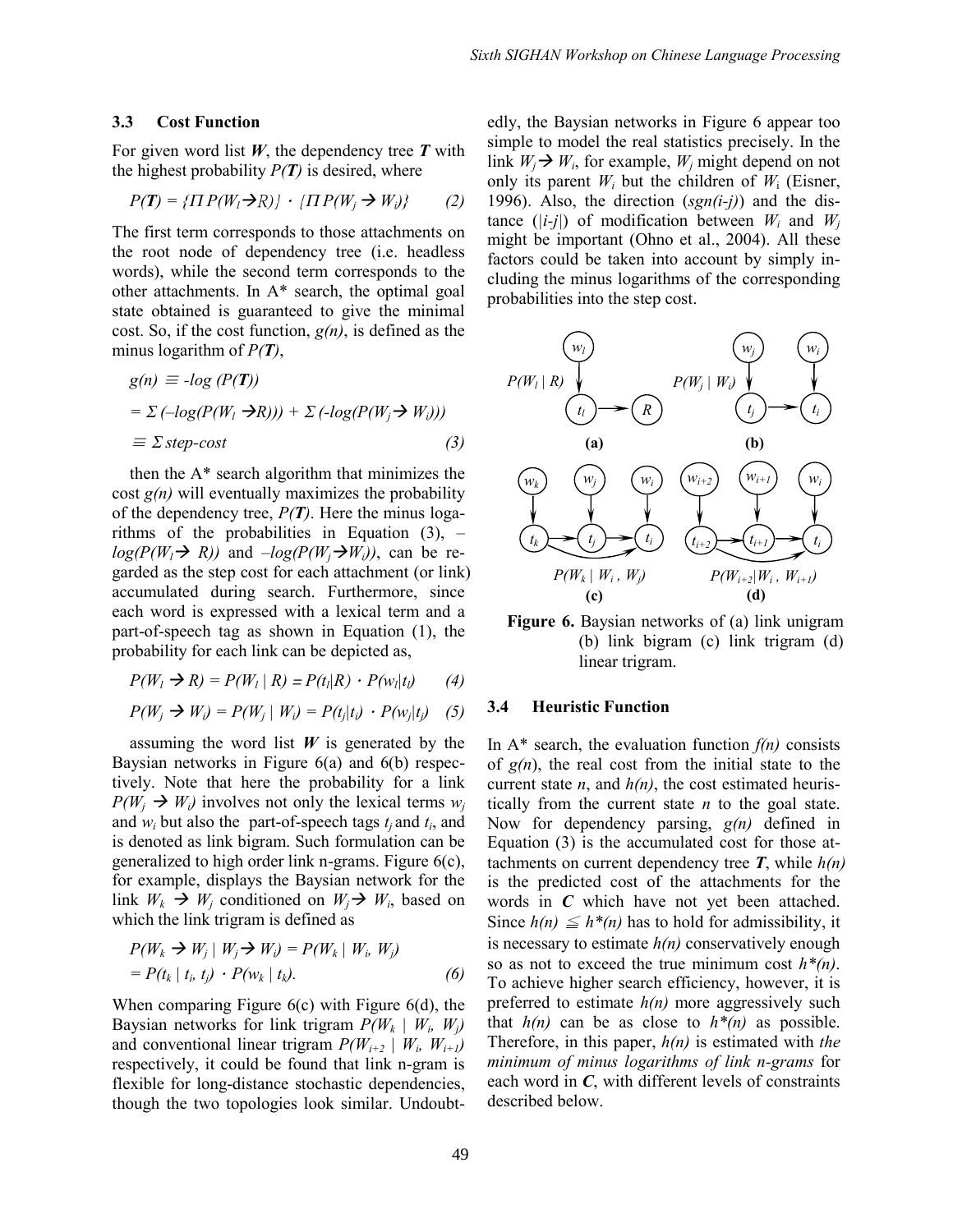- ‧ Global heuristic: the minimum is static, and can be calculated in advance before parsing any sentence by considering all link n-grams for each word.
- ‧ Local heuristic: the minimum is calculated according to the dependency graph *G* of current parsing sentence by considering all possible link n-grams with respect to *G*.
- ‧ Dynamic heuristic: the minimum is calculated dynamically according to current dependency tree *T* during parsing by considering only projective link n-grams with respect to *G* for current dependency tree *T*.

By virtue of taking the minimum of minus logarithms of link n-grams, admissibility can be guaranteed for these heuristics. The latter with stricter constraints on finding the minimum can give more precise estimate of cost (with higher  $h(n)$ ) than the  $\frac{4.2}{1}$ former, and is thus expected to be more efficient, as will be discussed in the next section.

# **4 Experiments**

The stochastic dependency parsing scheme proposed in this paper has been first tested on the Chinese Tree Bank 3.0 licensed by Academia Sinica, Taiwan, with six sets of data collected from different sources (Chen et al., 1999). Head-modifier links (with lexical term and part-of-speech tag) can be extracted from the tree bank since it is produced by a head-driven parser (Chen, 1996). In our experiments, One set, named as *oral.check*, containing 4156 sentences manually transcribed from dialogue database is used to train the dependency database, link statistics including conditional probabilities, link unigrams and bigrams as shown in Equation (4) and (5), and so on. Another set, named as *ev.check*, containing 1797 sentences in text books of elementary school is used to test the A\*-based dependency parser. Note here the training corpus and testing corpus are of different domains, and each word in test sentences is transcribed into *(w, t)* format with lexical term *w* and associated part-of-speech tag *t*.

# **4.1 Coverage Rate**

The number of occurrences and the coverage rate for the conditional probability  $P(w_j|t_j)$ , link unigram  $P(t_j)$  and link bigram  $P(t_j|t_i)$  respectively are shown in Table 1. As can be seen in this table, the

coverage rate for  $P(w_j|t_j)$  is as low as 50.8%, since the training and testing domains are quite different. The coverage rates for link unigram and bigram, however, can be up to 94.06% and 84.88% respectively. This implies that, the link probabilities can be estimated more appropriately and contribute more in finding the dependency trees. To handle the issue of data sparseness, in the following experiments a simple n-gram backoff mechanism is utilized for smoothing.

| No. of occurrences | $P(w_i t_i)$ | $P(t_i)$ | $P(t_i t_i)$ |
|--------------------|--------------|----------|--------------|
| Training corpus    | 8137         | 120      | 3383         |
| Testing corpus     | 2791         | 101      | 1468         |
| Overlaps           | 1418         | 95       | 1246         |
| Coverage rate      | 50.80%       | 94.06%   | 84.88%       |

|  |  |  | Table 1. Coverage rates for link statistics. |
|--|--|--|----------------------------------------------|
|--|--|--|----------------------------------------------|

# **4.2 Parsing Accuracy**

The experiment settings for dependency parsing are depicted as below. The first, denoted as BASE, is the baseline setting, while the others describe the search conditions applied to the baseline incrementally. The heuristic  $h(n)$  used here is the dynamic heuristic.

- ‧ BASE: baseline with the cost defined in Equation  $(3)$ ,  $(4)$  and  $(5)$ .
- RP: root penalty for every root attachment  $W_l$  $\rightarrow$  *R* is included into the step cost.
- ‧ DIR: the statistics for the direction of modification,  $P(D|W_j \rightarrow W_i) = P(D|t_i, t_j)$ , is included into the step cost where  $D \equiv \text{sgn}(i - i)$ .
- ‧ NA: the statistics for the number of attachments (or valence),  $P(N_i|W_i)=P(N_i|t_i)$ , is included into the step cost and updated incrementally for every new attachment onto  $W_i$ .  $N_i$  is the current number of words attached to *W<sup>i</sup>* .
- ‧ REJ: the obtained dependency trees are inspected one by one, and rejected if any of the conditions occurs: (a) the modifiers for conjunction word (e.g. "和", meaning "and") belong to different part-of-speech categories (incorrect meaning) (b) illegal use of "的"(meaning "of") as leaf node (incomplete meaning).

The baseline setting with Equation (3), (4) and (5) is based on the Baysian networks depicted in Fig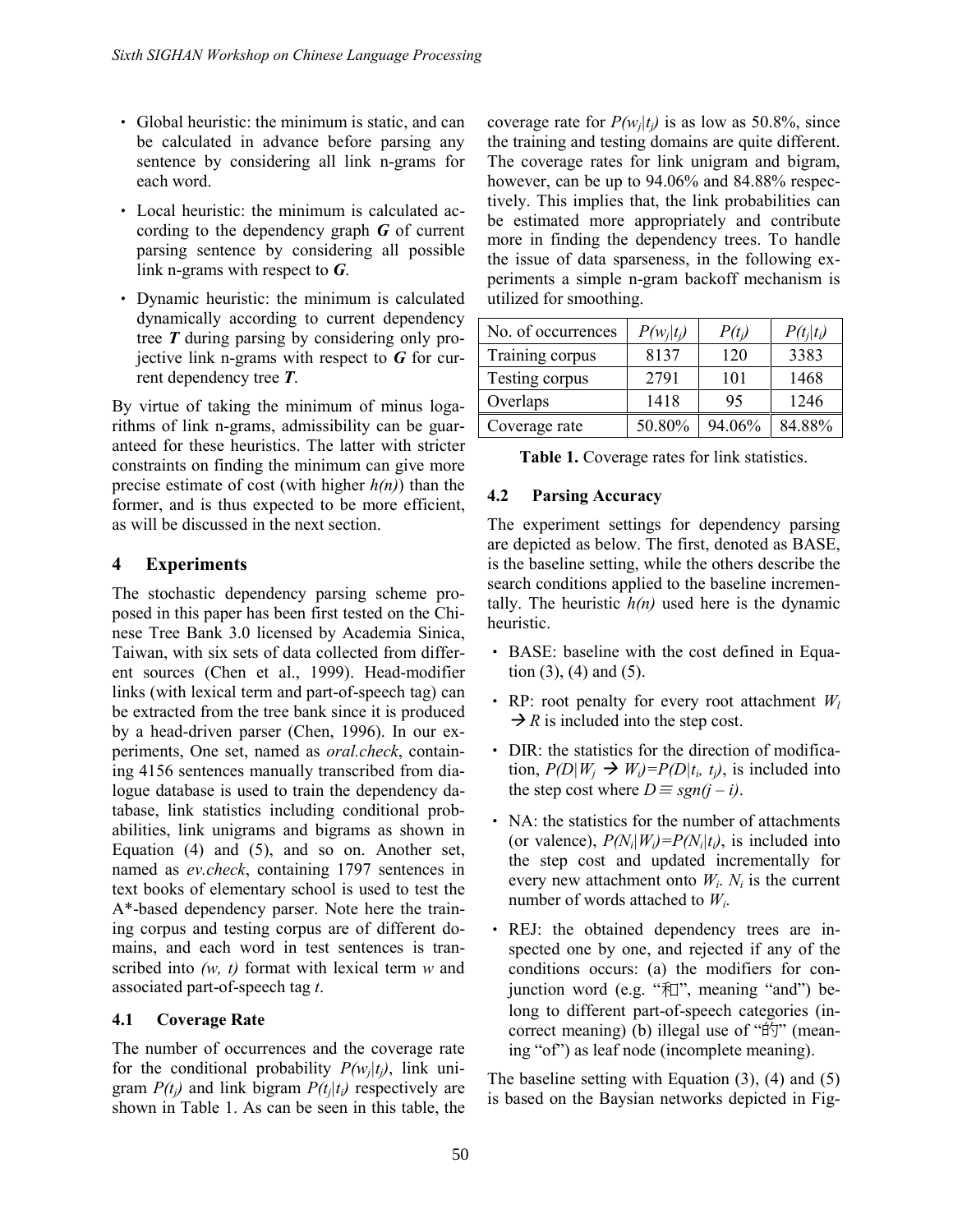ure 6(a) and 6(b). Finer statistics could be applied in the settings RP, DIR and NA. The setting RP, for example, can restrain the number of headless words. The setting DIR can take into account the cost due to the direction of modification, since it in fact matters<sup>2</sup>, but the link probability  $P(W_j \rightarrow W_i)$ in Equation (5) cannot differentiate between the two directions. The distance of modification, |j-i|, might matter too, but is not considered here due to  $4.3$ quite limited amount of training data. The setting NA can include the cost due to the number of attachments. Verbs, for example, often require more attachments, and may produce lower cost for higher number of attachments. Here for simplification, the statistics of  $P(N_i|t_i)$  are gathered only for  $N_i = 0,1,2$ , and  $\geq 3$ , respectively. In addition to using finer statistics, it is also feasible to use semantic or lexical rules to reject the dependency trees with incorrect or incomplete meanings. In the setting REJ, two rules are utilized. One is, the conjunction word should have modifiers in the same part-of-speech category, while the other is, the word "的" must have at least one modifier.

|                  |             | No. of<br>Accurate<br>Sentences | <b>SA</b> | DA     |
|------------------|-------------|---------------------------------|-----------|--------|
| Cross<br>Domain  | <b>BASE</b> | 867                             | 48.25%    | 77.42% |
|                  | $+RP$       | 1039                            | 57.82%    | 80.74% |
|                  | $+$ DIR     | 1102                            | 61.32%    | 82.72% |
|                  | $+ NA$      | 1211                            | 67.39%    | 85.21% |
|                  | $+ REJ$     | 1229                            | 68.39%    | 85.99% |
| Within<br>Domain | BASE        | 1109                            | 61.71%    | 85.93% |
|                  | $+RP$       | 1314                            | 73.12%    | 89.91% |
|                  | $+$ DIR     | 1340                            | 74.57%    | 90.66% |
|                  | $+ NA$      | 1476                            | 82.16%    | 92.81% |
|                  | $+$ REJ     | 1484                            | 82.58%    | 93.20% |

**Table 2.** Parsing accuracy for various settings.

The parsing performance can be measured with sentence accuracy (SA) and dependency accuracy (DA). Table 2 shows the experimental results for the above settings. The results for within-domain test by using the set *ev.check* for both training and testing are also listed here for comparison. It can be found in this table that, the performance of cross-domain test is not so good for the baseline setting, but can be persistently improved when finer statistics are applied. Rejection of incorrect or incomplete dependency trees is also helpful (REJ), though very few semantic or lexical constraints are utilized here. When the constraints of all settings are applied, 85.99% dependency accuracy can be obtained at 68.39% sentence accuracy.

# **4.3 N-best Output**

Note that due to data sparseness and the limitation of simplified Baysian networks, some parsing errors are intrinsic and difficult to avoid. Figure 7 shows the parsing result for a clause "吃晚飯的時 候"(meaning "at the time for eating dinner"). The incorrect parsing result on the right-hand side (meaning "to eat the time of dinner") is syntactically correct and inevitable in fact, since the link probabilities  $(P(t_j)$  or  $P(t_j|t_i)$  dominate over the conditional probabilities  $(P(w_j | t_j))$ , as illustrated in Section 4.1. Such problem could possibly be alleviated to some extent if deep semantic constraints (e.g. a transitive verb may require a subject and an object) or lexical constraints (e.g. some adjectives may modify only specific nouns) could be utilized for rejection while reprocessing the N-best output.





Table 3 shows the experimental results of N-best output for the setting REJ. In Table 3 it can be seen that higher sentence accuracy, 80.08%, for top-5 output can be achieved, which implies large space for improvement in N-best processing.

|  |  | SA 68.39% 75.24% 78.02% 79.41% 80.08% |
|--|--|---------------------------------------|

**Table 3.** Sentence accuracy for N-best output.

<sup>&</sup>lt;sup>2</sup> In the Chinese phrase " $\pm$ (in)...  $\frac{1}{n}$   $\pm$  (front)", for example, "在"is the head while "前面"is the modifier, and "前面" always modifies "在"backwards.